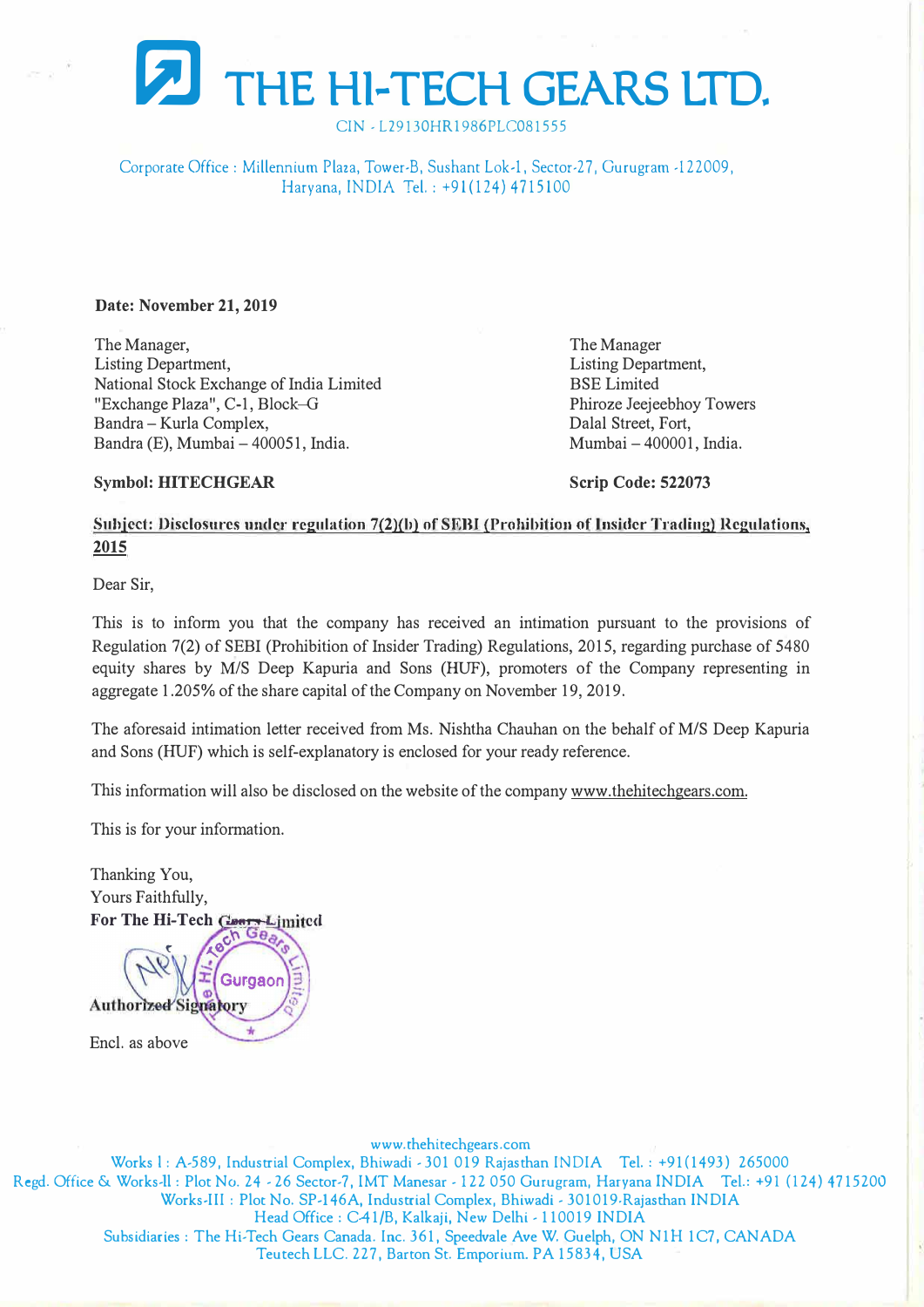Date: November 19, 2019

To **The Company Secretary The Hi-Tech Gears Limited**  14<sup>th</sup> Floor, Millennium Tower - B Sushant Lok-1, Gurgaon, Haryana

In Reference: BSE Code: 522073 NSE Code: HITECHGEAR

## **Subject: Disclosure under Regulation 7(2)(a) SEBI (Prohibition of Insider Trading) Regulations, 2015**

Dear Sir,

I, Nishtha Chauhan, duly authorized by M/S Deep Kapuria and Sons (HUF) vide authority letter dated November 09, 2019 with respect to making the disclosure(s) under SEBI (Prohibition of Insider Trading) Regulations, 2015 and Company's Code of Conduct to Regulate, Monitor and Report trading by Designated Persons.

Therefore, please find the attached herewith the disclosure as required under Regulation 7(2)(a) SEBI (Prohibition of Insider Trading) Regulations, 2015, if applicable, regarding purchase of 5,480 equity shares. The shares were purchased in the following manner from NSE:

| Date of transaction | N <sub>0</sub><br>οt<br>purchased | shares   Average price | Value of shares including<br>brokerage (Amount in Rs.) |
|---------------------|-----------------------------------|------------------------|--------------------------------------------------------|
| 18.11.2019          | 5000                              | 181.79                 | 908987.50                                              |
| 19.11.2019          | 480                               | 180.90                 | 86832.00                                               |

The total equity shares held by M/S Deep Kapuria and Sons (HUF) is now 2,26,280 , which is 1.205%.

I further declare that the aforesaid shares were purchased from open Market, when the trading window was not closed.

Please disclose the information to the Stock Exchanges, where the shares are listed in compliance of the above mentioned Regulations, if applicable.

Kindly update the records.

Yours sincerely,

**Signature: kf� Nishtha Chauhan Under the authority of** *MIS* **Deep Kapuria & Sons HUF**  Encl. as above

CC:

1. The Manager (Listing) Bombay Stock Exchange Ltd. Mumbai

2. The Manager (Listing) National Stock Exchange Ltd. Mumbai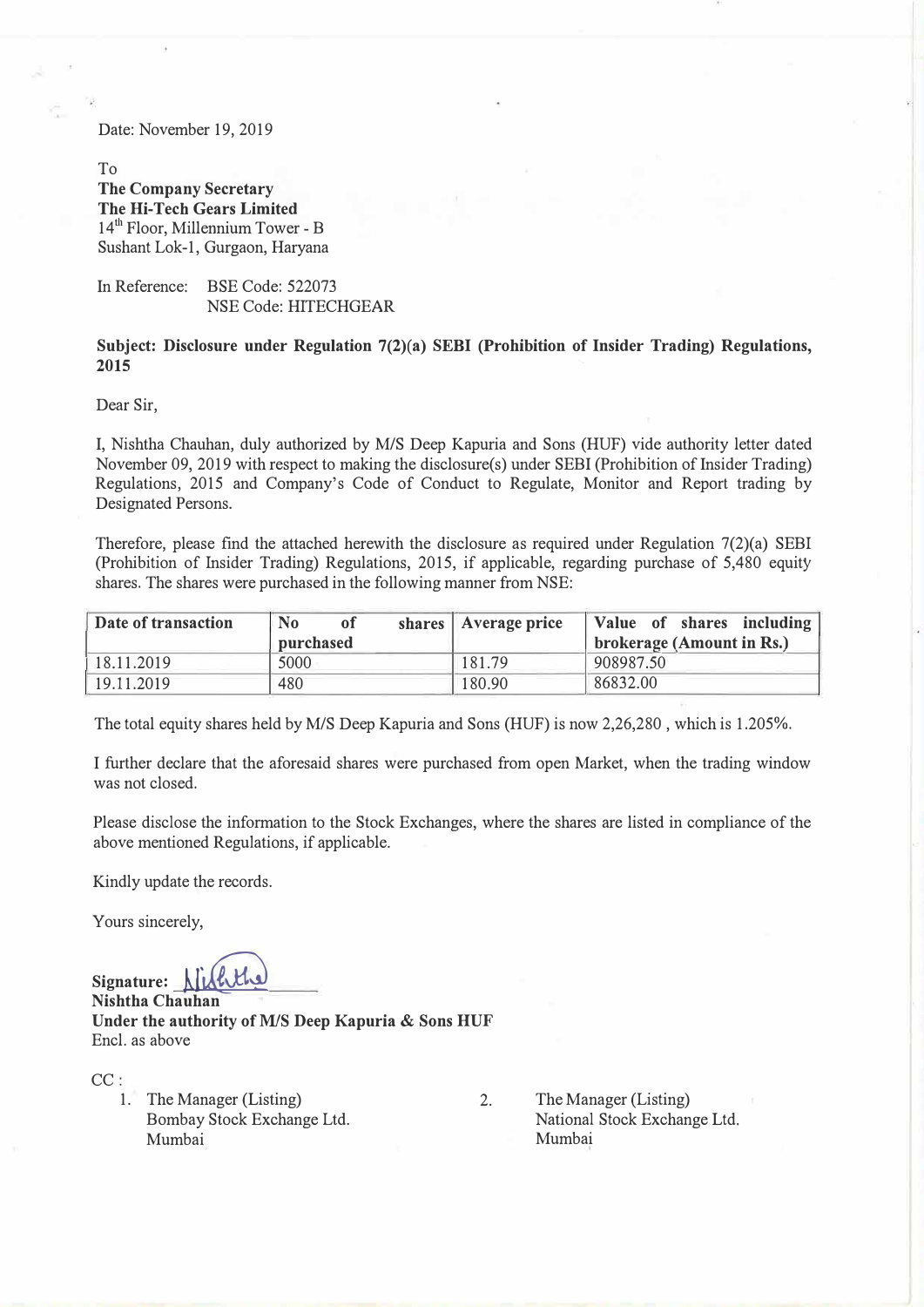### **FORMC**

**SEBI (Prohibition oflnsider Trading) Regulations, 2015 [Regulation 7(2) read with Regulation 6 (2) -Continual disclosure]** 

Name of the Company: The Hi-Tech Gears Limited **ISIN** of the Company: INE127B01011

 $\mathcal{L}$ 

w

**Details of change in holding of Securities of Promoter, Employee or Director of a listed company and other such persons as mentioned in Regulation 6(2).** 

| Name,<br>PAN,<br>CIN/DIN,<br>& address<br>with<br>contact<br><b>Nos</b> | <b>Category</b> of<br>Person<br>(Promoters/<br>KMP/<br>Directors /<br><b>Immediate</b><br>relative to /<br>others etc.) | <b>Securities held prior</b><br>to acquisition /<br>disposal                                                  |                                       | securities acquired/ disposed                                                                                                   |      |                                             |                                                                                    | <b>Securities held</b><br>post acquisition/<br>disposal                                                                   |                                           | Date of allotment<br>advice/ acquisition<br>of shares/ sale of<br>shares specify |                          | Date of<br>intimati<br>on to<br>compan<br>y | Mode of<br>acquisition /<br>disposal (on<br>market/publi<br>c/ rights/<br>preferential<br>offer / off<br>market/<br>Inter-se<br>transfer,<br><b>ESOPs etc.)</b> |
|-------------------------------------------------------------------------|-------------------------------------------------------------------------------------------------------------------------|---------------------------------------------------------------------------------------------------------------|---------------------------------------|---------------------------------------------------------------------------------------------------------------------------------|------|---------------------------------------------|------------------------------------------------------------------------------------|---------------------------------------------------------------------------------------------------------------------------|-------------------------------------------|----------------------------------------------------------------------------------|--------------------------|---------------------------------------------|-----------------------------------------------------------------------------------------------------------------------------------------------------------------|
|                                                                         |                                                                                                                         | Type of<br>security<br>(For eg. $-$<br>Shares,<br>Warrants,<br>Convertib<br>le<br><b>Debenture</b><br>s etc.) | No. and<br>$%$ of<br>sharehol<br>ding | <b>Type of</b><br>securit<br>y (For<br>$eg. -$<br>Shares,<br>Warra<br>nts,<br>Conver<br>tible<br><b>Debent</b><br>ures<br>etc.) | No.  | Value of<br><b>Securities</b>               | Transac<br>t ion<br>Type<br>$($ Buy $/$<br>Sale/<br>Pledge /<br>Revoke/<br>Invoke) | Type of<br>security<br>(For eg.<br>-<br>Shares,<br>Warran<br>ts,<br><b>Convert</b><br>ible<br><b>Debentu</b><br>res etc.) | No.<br>and $\%$<br>of<br>shareh<br>olding | From                                                                             | <b>To</b>                |                                             |                                                                                                                                                                 |
| Name: M/s<br>Deep<br>Kapuria<br>& Sons<br>(HUF)                         | Promoters                                                                                                               | Equity<br><b>Shares</b>                                                                                       | 220800<br>(1.176%                     | Equity<br>Shares                                                                                                                | 5000 | Rs.908987.5<br>$0$ (including<br>brokerage) | Buy                                                                                | Equity<br><b>Shares</b>                                                                                                   | 225800<br>(1.203)<br>$\%$ )               | Novemb<br>er 18,<br>2019                                                         | Novemb<br>er 18,<br>2019 | Novemb<br>er 19,<br>2019                    | On Market<br>(National<br><b>Stock</b><br>Exchange)                                                                                                             |

Page |  $3$